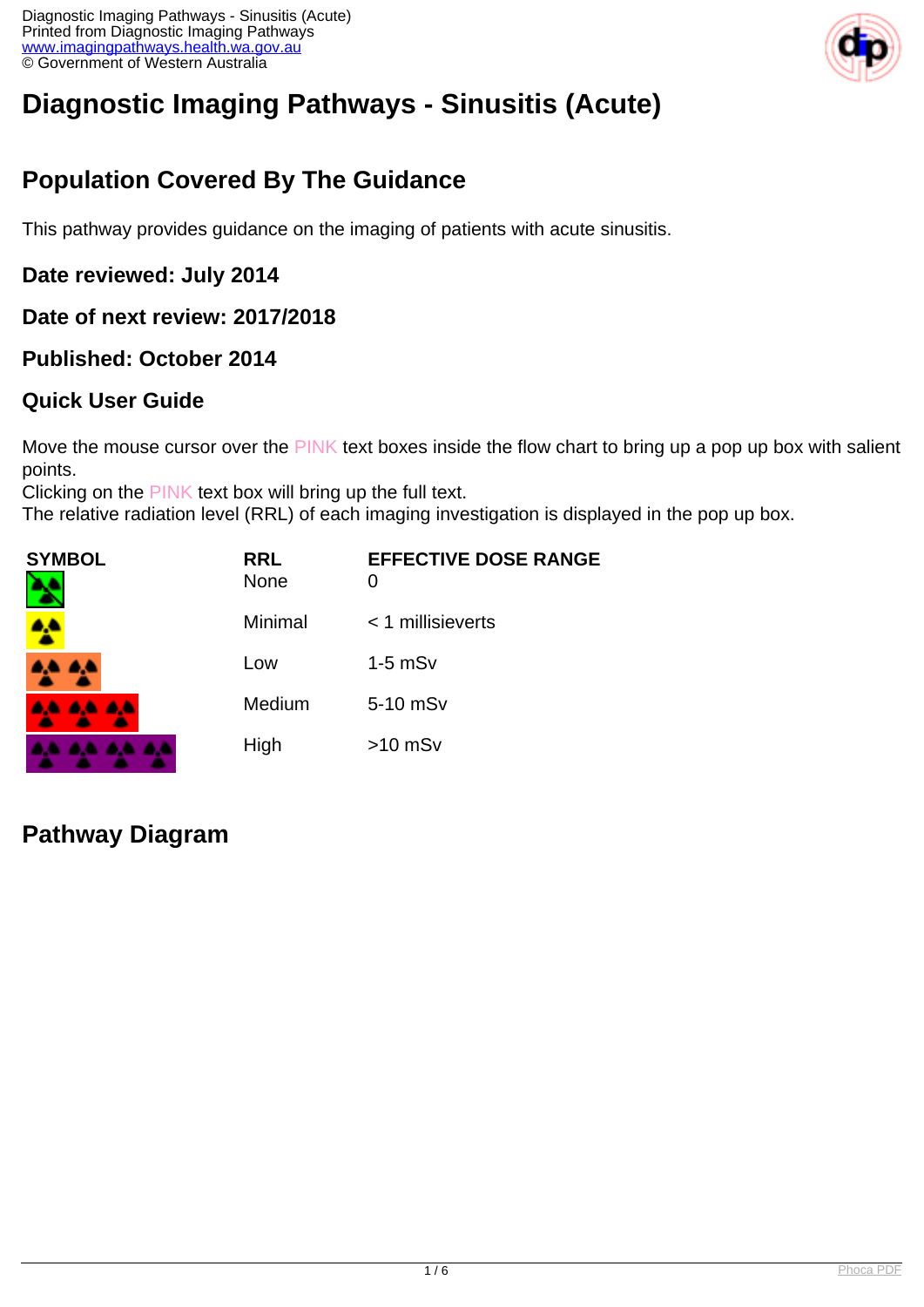

# **Image Gallery**

Note: These images open in a new page



#### **1a Pansinusitis with Preseptal Cellulitis and Septal Abscess**

Image 1a, b ,c and d (Computed Tomography): Gross preseptal and subcutaneous oedema affecting the right upper cheek and periorbital tissues. Mild right proposis. Post-septal abscess seen between the lateral rectus and the postero-lateral aspect of the right globe. Pansinusitis with fluid levels within each sinus group indicating active suppuration. Numourous locules of gas within the subcutaneous oedema, the right orbit, and tracking through the right optic canal.

**1b**

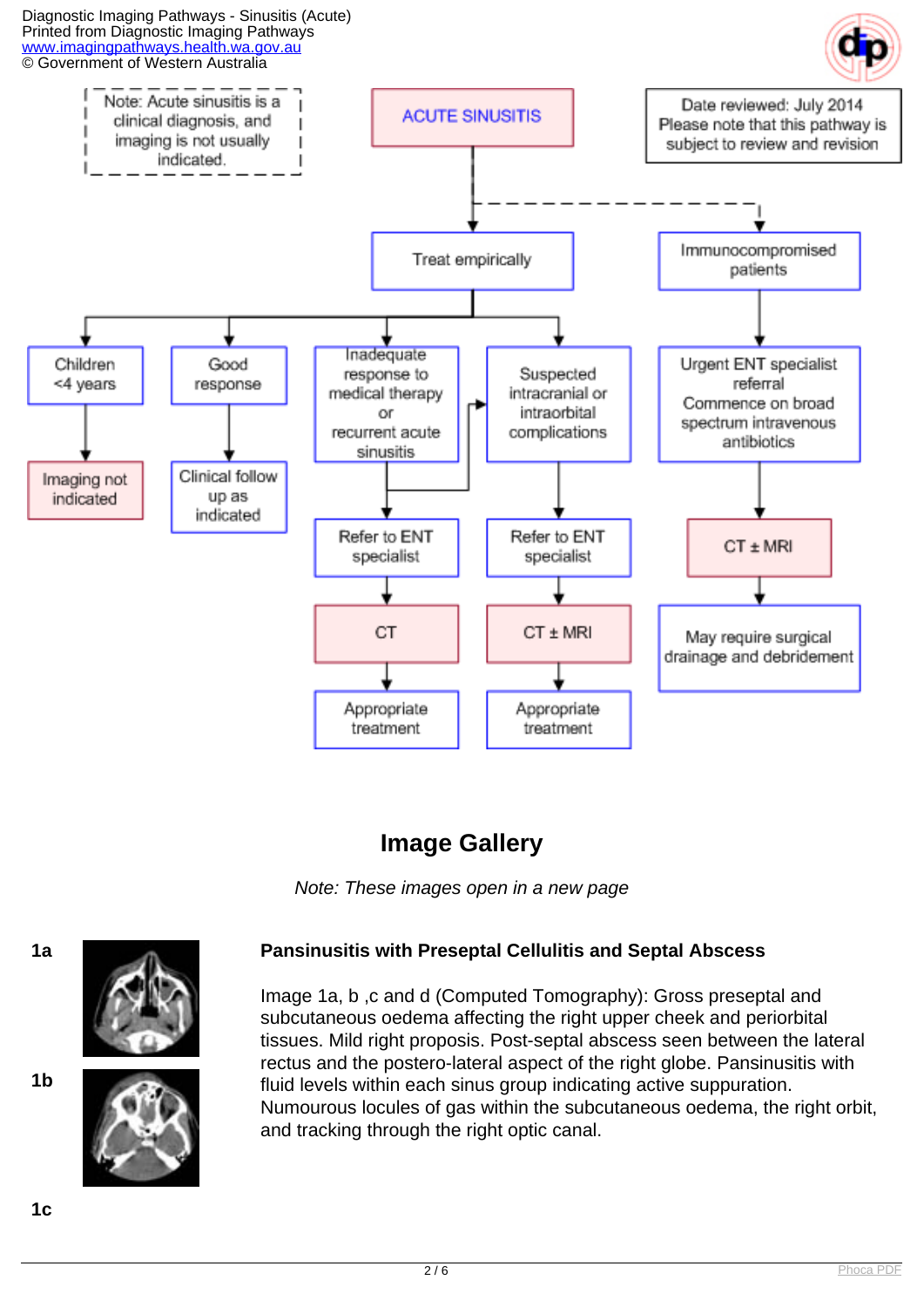Diagnostic Imaging Pathways - Sinusitis (Acute) Printed from Diagnostic Imaging Pathways [www.imagingpathways.health.wa.gov.au](http://www.imagingpathways.health.wa.gov.au/) © Government of Western Australia





**1d**



# **Teaching Points**

- Imaging is indicated in acute sinusitis if
	- There is inadequate response to medical therapy
	- There are numerous episodes of acute bacterial sinusitis in a year
	- There is a clinical suspicion of intracranial or intraorbital complications
	- The patient is immunocompromised
- A CT scan of the sinuses is the recommended imaging modality if indicated

# **Acute Sinusitis**

- Acute sinusitis is a clinical diagnosis and is defined as a rhinosinusitis that has persisted for between 7 and 28 days, with the presence of two or more major sinus symptoms or at least one major and two minor sinus symptoms [5](index.php/imaging-pathways/ear-nose-throat/acute-sinusitis?tab=references#5)
- Acute sinusitis is normally diagnosed on clinical grounds, and imaging is not usually required. However, there are a number of scenarios in which imaging is indicated if
	- There is inadequate response to medical therapy, or
	- There are numerous episodes of acute bacterial sinusitis in a year, or
	- There is a clinical suspicion of intracranial or intraorbital complications, or
	- The patient is immunocompromised
- Major symptoms: facial pain/pressure, facial congestion/fullness, nasal obstruction/blockage, nasal discharge, hyposmia/anosmia, purulence in the nasal cavity on examination and fever [5](index.php?option=com_content&view=article&id=161&tab=references#5)
- Minor symptoms: headache, halitosis, fatigue, dental pain, cough and ear pain/pressure/fullness [5](index.php?option=com_content&view=article&id=161&tab=references#5)
- Symptoms in children are more non-specific with cough and nasal discharge being the most common presentations. Facial pain and headache are not usually present  $6$
- Streptococcus pneumoniae, Haemophilus influenzae and Moraxella catarrhalis account for the majority of acute bacterial sinusitis in adult and paediatric populations  $6.7$  $6.7$  $6.7$
- Mixed microorganisms cultured from intranasal swabs do not usually correlate with the pathologic source [6](index.php?option=com_content&view=article&id=161&tab=references#6),[7](index.php?option=com_content&view=article&id=161&tab=references#6)
- Specialist ENT referral is warranted in the following situations  $6.8$  $6.8$ 
	- Suspected complications (subperiosteal, intradural, and brain abscesses)
	- No response to 2nd line antibiotic therapy
	- Recurrent disease ( >3 acute episodes per year)
- Use of plain radiography for diagnosis of inflammatory sinus disease is not recommended [1-4,](index.php?option=com_content&view=article&id=161&tab=references#1) [9,](index.php?option=com_content&view=article&id=161&tab=references#9) [21](index.php?option=com_content&view=article&id=161&tab=references#21) ,[22](index.php?option=com_content&view=article&id=161&tab=references#22)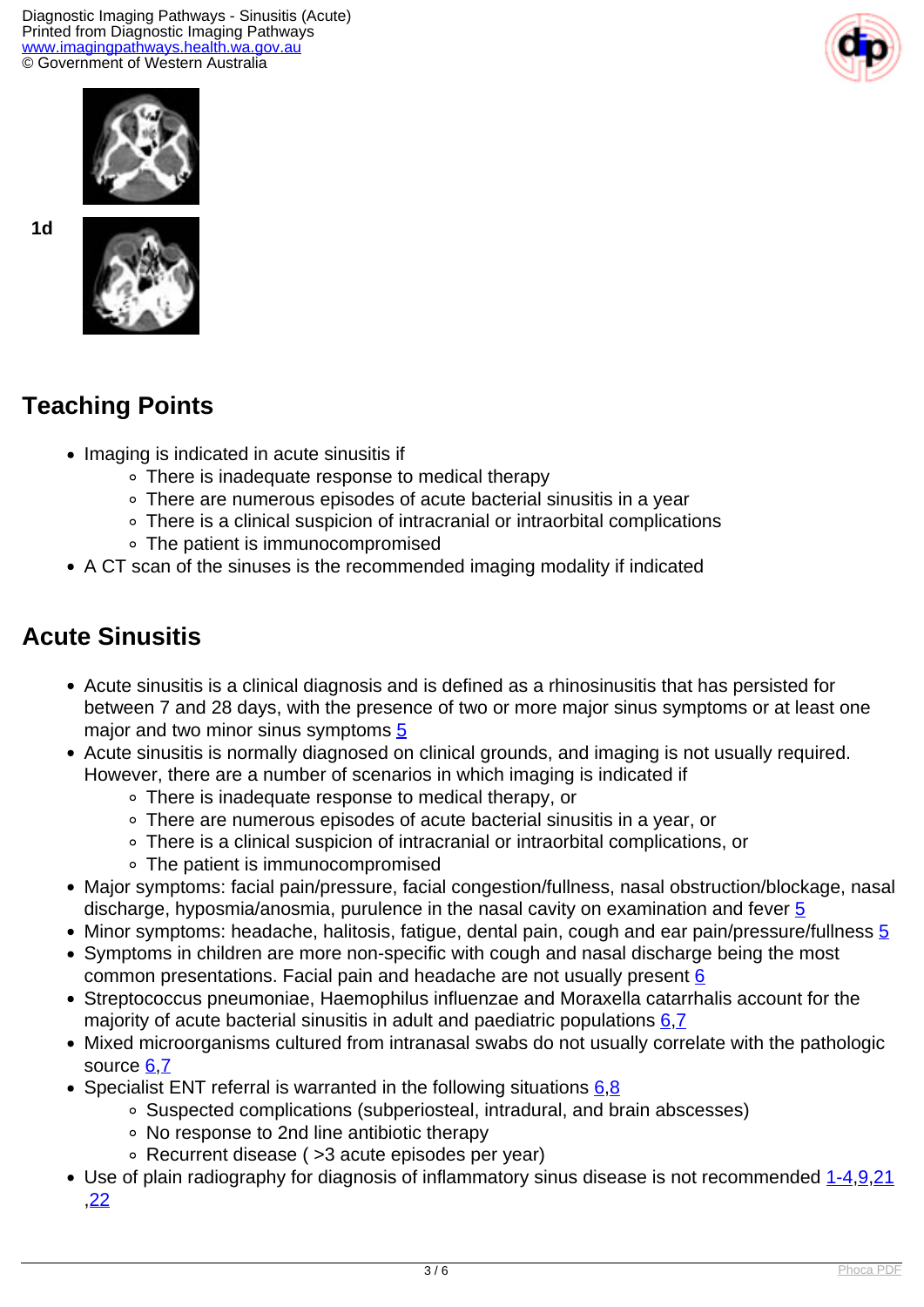

# **Coronal Computed Tomography**

- Coronal CT is not a routine investigation in the diagnosis of acute bacterial sinusitis and is indicated only for non-responsive or recurrent acute sinusitis, pre-surgical planning and for evaluating suspected complications [1-4,](index.php?option=com_content&view=article&id=161&tab=references#1)[6,](index.php?option=com_content&view=article&id=161&tab=references#6)[8](index.php?option=com_content&view=article&id=161&tab=references#8)
- Coronal plane optimally displays  $9,10$  $9,10$ 
	- The ostiomeatal unit and relationship of the brain and roof of the ethmoid sinus
	- The relationship of the orbits to the paranasal sinuses
- For patients requiring sinus imaging evaluation, consensus in North America and Europe currently recommends CT in preference to plain film radiography which are insensitive and non-specific [1-4](index.php?option=com_content&view=article&id=161&tab=references#1)
- There have been no studies comparing CT to sinus puncture and aspiration
- CT has low specificity for diagnosis of acute sinusitis, thus clinical correlation is essential [11](index.php?option=com_content&view=article&id=161&tab=references#11)
- Features of acute sinusitis on CT include: mucosal thickening, presence of air/fluid levels, enhancing pockets with non-enhanced central zone (pus) and complete sinus opacification [12,](index.php?option=com_content&view=article&id=161&tab=references#12)[13](index.php?option=com_content&view=article&id=161&tab=references#13)
- For anatomical evaluation including pre-surgical planning, a non-contrast scan is adequate
- If complications are suspected, then the scan is usually performed before and after administration of contrast
- Multidetector CT enables fast scan times, and may reduce the need for sedation in young children
- Low-dose CT protocols can effectively reduce the radiation dose without significantly affecting diagnostic quality [14](index.php?option=com_content&view=article&id=161&tab=references#14)[,15](index.php?option=com_content&view=article&id=161&tab=references#15)

# **Magnetic Resonance Imaging**

- For intracranial complications of acute sinusitis, MRI is more accurate than CT and is considered by some to be the initial diagnostic modality of choice [16,](index.php?option=com_content&view=article&id=161&tab=references#16)[17](index.php?option=com_content&view=article&id=161&tab=references#17)
- MRI and MR Venography (MRV) are more sensitive than CT for the diagnosis of cavernous sinus thrombosis [18,](index.php?option=com_content&view=article&id=161&tab=references#18)[19](index.php?option=com_content&view=article&id=161&tab=references#19)
- Limitations: expensive, not available at all centres, long scan times [20](index.php?option=com_content&view=article&id=161&tab=references#20)

# **References**

References are graded from Level I to V according to the Oxford Centre for Evidence-Based Medicine, Levels of Evidence. [Download the document](http://www.cebm.net/wp-content/uploads/2014/06/CEBM-Levels-of-Evidence-2.1.pdf)

- 1. McAlister WH, Strain JD, Cohen HL, et al. **The American College of Radiology: ACR appropriateness criteria: sinusitis - child.** 2012 [cited 2014 December 8]. (Guidelines). [View the](http://www.acr.org/~/media/ACR/Documents/AppCriteria/Diagnostic/SinusitisChild.pdf) [reference](http://www.acr.org/~/media/ACR/Documents/AppCriteria/Diagnostic/SinusitisChild.pdf)
- 2. Fokkens W, Lund V, Bachert C, et al. **EEACI Position paper on rhinosinusistis and nasal polyps: executive summary.** Allergy. 2005:60:583-601. (Guidelines)
- 3. European Academy of Allergology and Clinical Immunology. **European position paper on rhinosinusitis and nasal polyps.** Rhinology. 2005;18:S1-87. (Review article)
- 4. Slavin RG, Spector SL, Bernstein IL, et al. **The diagnosis and management of sinusitis: a practice parameter update.** J Allergy Clin Immunol. 2005;116:S13-47. (Review article)
- 5. Lanza DC, Kennedy DW. **Adult rhinosinusitis defined.** Otolaryngol Head Neck Surg. 1997;117(3):S1-S7. (Review article)
- 6. Brook I, Gooch WM 3rd, Reiner SA, et al. **Medical management of acute bacterial Sinusitis.** Ann Otol Rhinol Laryngol. 2000;109:1-17. (Clinical decision rule)
- 7. Evans KL. **Diagnosis and management of sinusitis.** BMJ. 1994;309:1415-22. (Review article)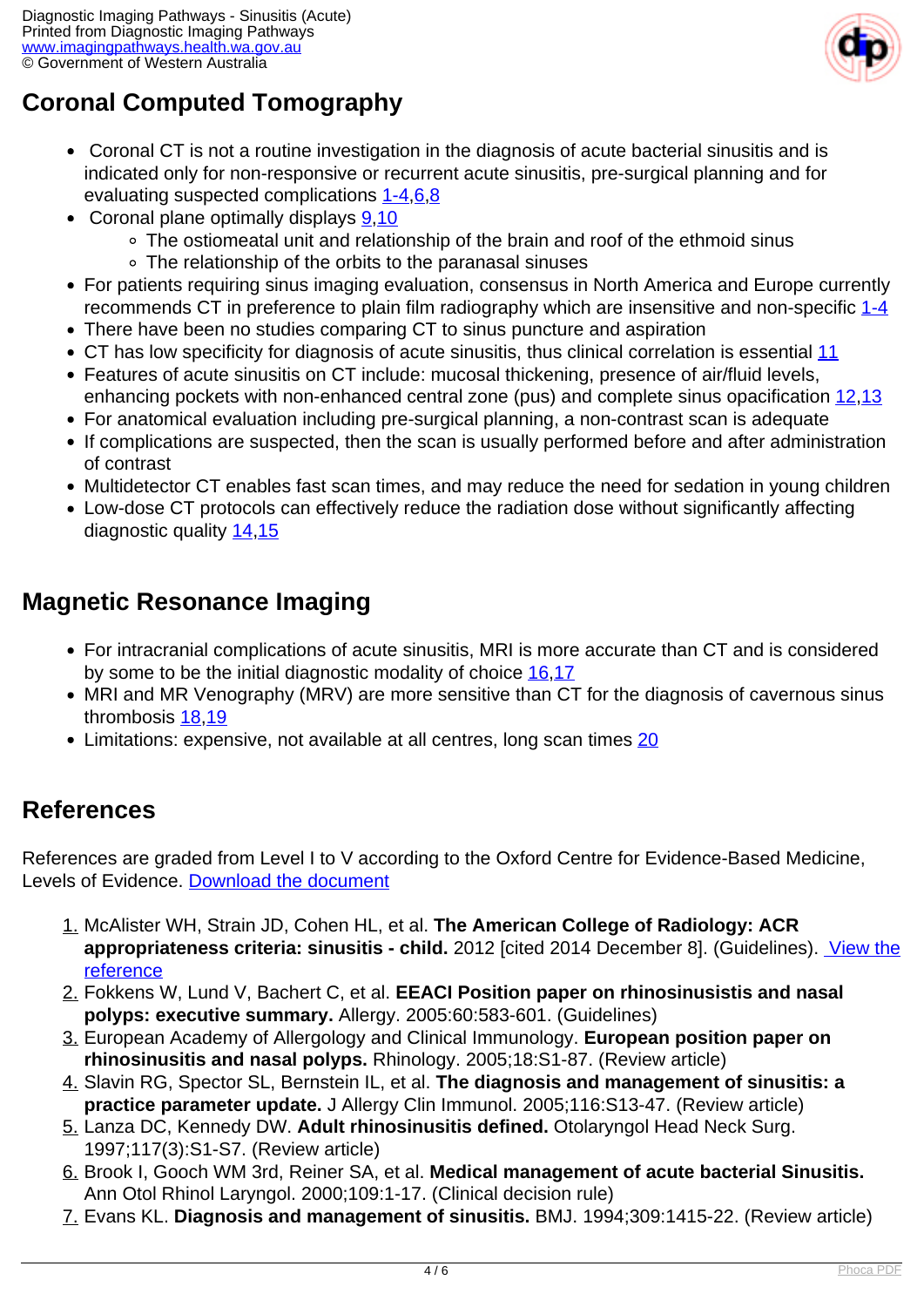

- 8. Low DE, Desrosiers M, McSherry J. **A practical guide for the diagnosis and treatment of acute sinusitis.** CMAJ. 1997;156(6S):S1-14. (Review article)
- 9. Yousem DM. **Imaging of sinonasal inflammatory disease.** Radiology. 1993;188:303-14. (Review article)
- 10. Zinreich SJ. **Rhinosinusitis: radiologic diagnosis.** Otolaryngol Head Neck Surg. 1997:117(3):S27-S34. (Review article)
- 11. Gwaltney JM, Phillips CD, Miller RD, Riker DK. **Computed tomographic study of the common cold.** N Engl J Med. 1994;330:25-30. (Level IV evidence)
- 12. Lindbaek M, Johnsen U, Kaastad E, et al. **CT Findings in general practice patients with suspected acute sinusitis.** Acta Radiologica. 1996;37:708-13. (Level IV evidence)
- 13. Eustis HS, Mafee MF, Walton C, Mondonca J. **MR imaging and CT of orbital infections and complications in acute rhinosinusitis.** Radiol Clin North Am. 1998;36:1165-83. (Review article)
- 14. Tack D, Widelec J, De Maertelaer V, Bailly J-M, Delcour C, Gevenois PA. **Comparison between low-dose and standard-dose multidetector CT in patients with suspected chronic sinusitis.** AJR Am J Roentgenol. 2003;181:939-44. (Level III evidence)
- 15. Hagtvedt T, Aalokken TM, Notthellen J, Kolbenstvedt A. **A new low-dose CT examination compared with standard-dose CT in the diagnosis of acute sinusitis.** Eur Radiol. 2003;13:976-80. (Level III evidence)
- 16. Younis RT, Anand VK, Davidson B. **The role of computed tomography and magnetic resonance imaging in patients with sinusitis with complications.** Laryngoscope. 2002;112:224-9. (Level IV evidence)
- 17. Hahnel S, Ertl\_Wagner B, Tasman A-J, Forsting M, Jansen O. **Relative value of MR imaging as compared with CT in the diagnosis of inflammatory paranasal sinus disease.** Radiology. 1999;210:171-6. (Level IV evidence)
- 18. Lee SK, Terbrugge KG. **Cerebral venous thrombosis in adults: the role of imaging evaluation and management.** Neuroimag Clin N Am. 2003;13:139-152. (Review article)
- 19. Tsai FY, Wang AM, Matovich VB, et al. **MR staging of acute dural sinus thrombosis: correlation with venous pressure measurements and implications for treatment and prognosis.** AJNR Am J Neuroradiol. 1995;16:1021-9. (Level III evidence)
- 20. McAlister WH, Kronemer K. **Imaging of sinusitis in children.** Pediatr Infect Dis J. 1999;18:1019-20. (Review article)
- 21. Konen E, Faibel M, Kleinbaum Y, et al. **The value of the occipitomental (waters') view in diagnosis of sinusitis: a comparative study with computed tomography.** Clin Radiol. 2000;55:856-60. (Level II/III evidence)
- 22. Davidson TM, Brahme FJ, Gallagher ME. **Radiographic evaluation for nasal dysfunction: computed tomography versus plain films.** Head and Neck. 1989;11:405-9. (Level III evidence)

# **Information for Consumers**

| Information from this website              | Information from the Royal<br><b>Australian and New Zealand</b><br><b>College of Radiologists' website</b> |
|--------------------------------------------|------------------------------------------------------------------------------------------------------------|
|                                            |                                                                                                            |
| <b>Consent to Procedure or Treatment</b>   | <b>Computed Tomography (CT)</b>                                                                            |
| <b>Radiation Risks of X-rays and Scans</b> | <b>Contrast Medium (Gadolinium versus</b>                                                                  |